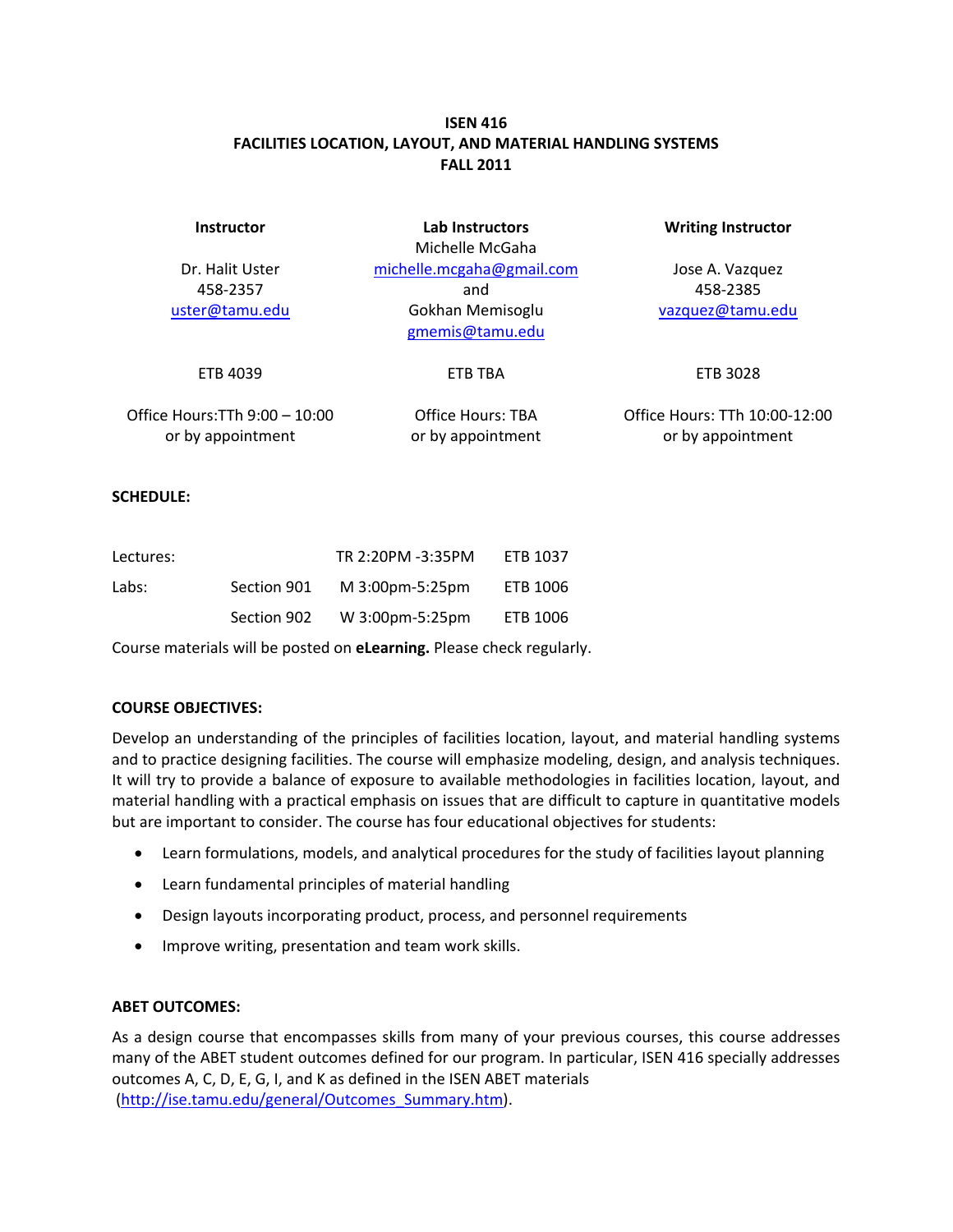### **REQUIRED TEXT:**

*Facilities Planning*, 4rd edition, J.A. Tompkins *et al.*, John Wiley & Sons, Inc., New York, 2010.

#### **REFERENCES:**

*Facility Layout and Location: An Analytical Approach*, 2nd ed., Francis, McGinnis, and White, Prentice Hall, Englewood Cliffs, New Jersey, 1992.

*Facilities Design*, S. Heragu, PWS Publishing, Boston, 1997.

*Manufacturing Facilities: Location, Planning, and Design*, 2nd ed., D.R. Sule, PWS, Boston, 1994.

#### **PRE‐REQUISITES AND CO‐REQUISITES :**

ISEN 315 (Pre), ISEN 316 (Co) "*1.13 Prerequisites*: It is the responsibility of the student to be sure that course prerequisites are met. All prerequisites must be listed in the appropriate catalog or schedule of classes. A student may register for a course for which he or she has not met the prerequisites only with the consent of the head of the department in which the course is offered. Failure to meet course prerequisites could result in a student being dropped from the class." *{Excerpt from TAMU Student Rules}*

#### **GRADING:**

ISEN 416 has been designated a *writing intensive* course. A significant portion of your grade will be based upon written products. You will receive a separate writing grade based upon quality of writing, which will comprise 25% of your final grade, with the remaining technical skill‐based portion of your grade comprising 75% of the final grade. Thus,

Final Grade = (Writing Average (out of 100))\*(0.25) + (Technical Average (out of 100))\*(0.75)

The letter grade distribution for the final grade will be as follows:

**A ≥** 90%; 90% > **B ≥** 80%; 80% > **C ≥** 70%; 70% > **D ≥** 60%; **F <** 60%

## **Writing Portion**

As a "W" course, ISEN 416 melds industrial engineering with writing through practical application of engineering concepts in homework assignments and labs and through the synthesis of that technical work into written reports. Students will write introductions, executive summaries, and final reports for each case study. Reports will be evaluated for both technical correctness and the overall quality of the writing. Writing instruction will focus primarily on improving the effectiveness of each student's communication. Grammar, spelling, and punctuation will be addressed, but they will not be the primary focus of instruction unless they impact communication or credibility.

Written work will be evaluated and graded separately. Because this is a university approved W course, *you cannot pass the course if you do not pass the writing portion*. As the course progresses and you begin to work in groups, you will still have individual writing requirements. The grade awarded a group project is **not** automatically any student's grade. Individual grades will be decided based on peer input using the Self and Peer Evaluation form that will be provided. And, the completed form itself will be graded as a writing assignment.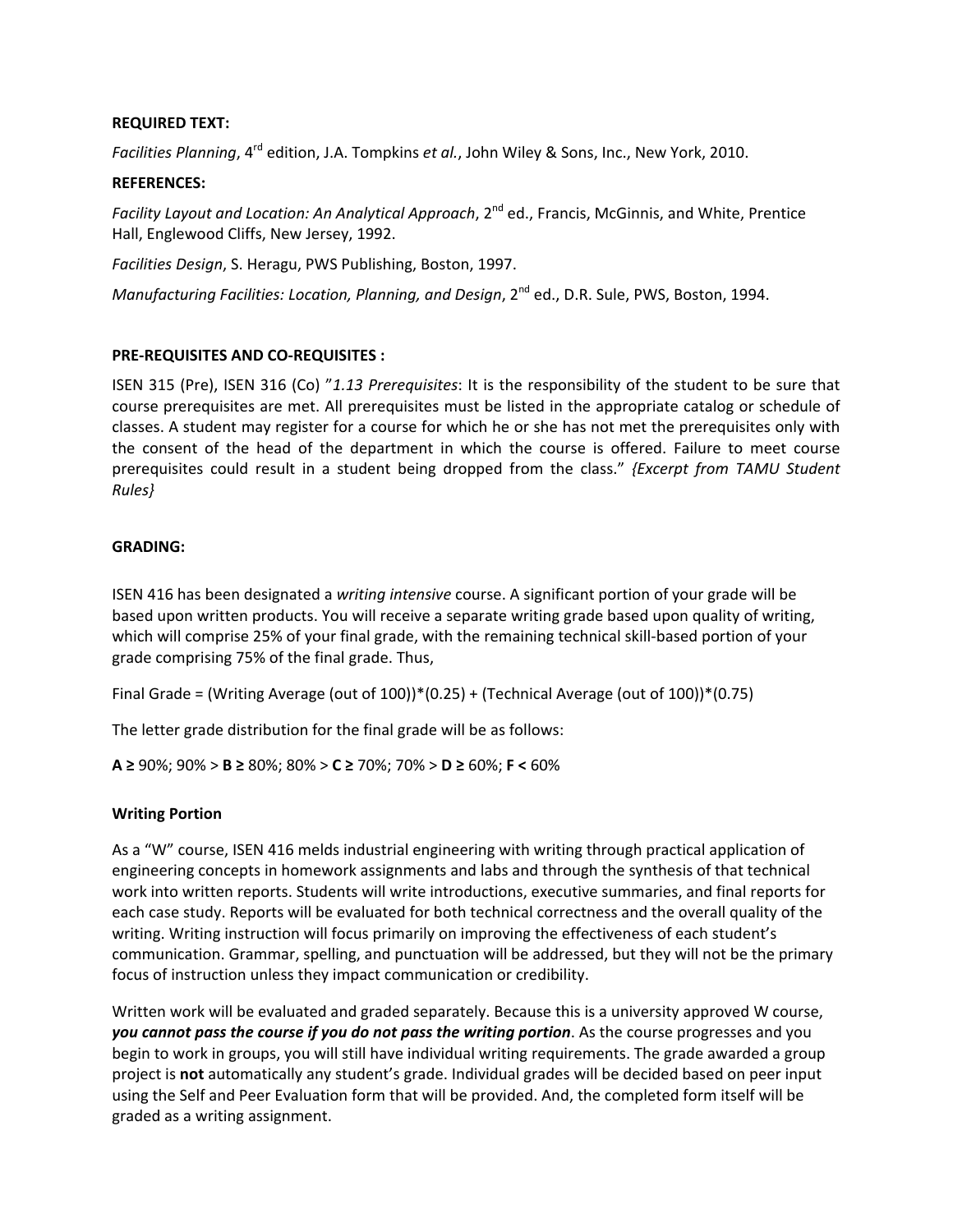Writing instruction will take place during your lab period and will start immediately. Be on time. You are responsible for any instruction you miss because of tardiness and if you miss a graded event, you will not be allowed to make it up without a university excused absence.

The work associated with the W component consists of at least two case studies, supporting writing assignments, writing-based homework assignments, and a few quizzes or in-class exercises. Writingspecific assignments will be distributed at the start of each lab period and are separate from the other lab assignments. Writing assignments are due at the start of the next lab period unless a different due date is announced. Assignments submitted after the due date will receive a zero unless the student has a university excused absence.

Submit all writing assignments two ways: printed copy on the due date and through Turnitin.com on the eLearning website before the deadline.

Points for the writing component are as follows:

| Assignment Type                | Writing Grade % |
|--------------------------------|-----------------|
| <b>Writing Assignments</b>     |                 |
| <b>Peer Evaluations</b>        |                 |
| Quizzes and in-class exercises |                 |
| Case Studies                   |                 |

#### **Technical Portion**

Homework will be assigned periodically. Note that not all homework will be graded. One or more problems may be randomly selected and graded. Additionally, in‐class and/or in‐lab pop quizzes may be given based on the reading and homework assignments.

Any out‐of‐class assignments will be collected at the beginning of the class period they are due. **No late assignments will be accepted.**

Points for the technical component are as follows:

| Name                 | Technical Grade % | Date                                         |
|----------------------|-------------------|----------------------------------------------|
| Exam 1               | 15                | October 4, Tuesday                           |
| Fxam 2               | 15                | November 3, Thursday                         |
| Exam 3               | 15                | December 12, Monday<br>$1:00-3:00$ pm.       |
| Homework and quizzes | 10                | Various - TBA                                |
| Layout Assignment    | 5                 | Sept 12 (Sec 901)<br>Sept 14 (Sec 902)       |
| Location Assignment  | 5                 | Sept 26 (Sec 901)<br>Sept 28 (Sec 902)       |
| Case 1 Report        | 10                | October 17 (Sec 901)<br>October 19 (Sec 902) |
| Case 2 Report        | 20                | December 5 12:00 pm                          |
| Case 2 Presentation  | 5                 | December 1 (Sec 901)<br>December 2 (Sec 902) |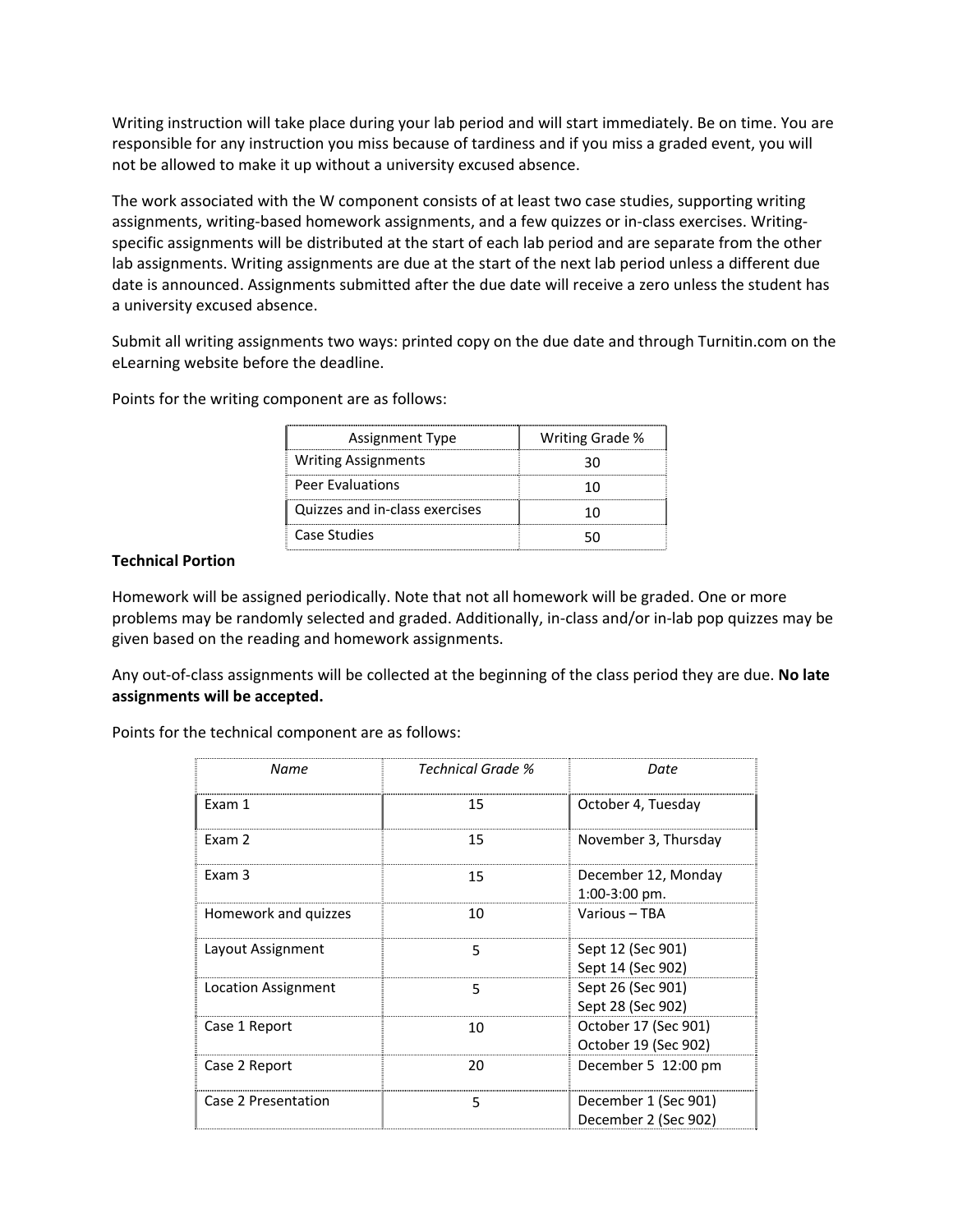### **NOTES:**

#### **eLearning**

Course materials will be posted on the eLearning site. These materials will include handouts, assignments, announcements, grades, and other materials as appropriate. Any assignments or announcements made through eLearning will be as valid as if made during class. Please check it regularly.

#### **Attendance**

Attendance at the lab sessions is required. During lab sessions, you will be working individually and also as part of a team on case studies. Attendance will be checked and included as part of your grade. Please refer to latest *Texas A&M University Student Rules* for information on university excused absences.

#### **Handouts**

The handouts used in this course are copyrighted. By "handouts," I mean all materials generated for this class, which include but are not limited to syllabi, quizzes, exams, lab problems, in‐class materials, review sheets, web pages, and additional problem sets. Because these materials are copyrighted, you, as a registered class member, may print one copy for your personal use in this class, but you do not have the right to print, copy, and/or distribute the handouts, unless I expressly grant permission.

#### **University Writing Center**

The University Writing Center (UWC), located in Evans Library 1.214 on the 2d floor, offers help to writers at any stage of the writing process including brainstorming, researching, drafting, documenting, revising, and more; no writing concern is too large or too small. These consultations are highly recommended but are not required. While the UWC consultants will not proofread or edit your papers, they will help you improve your proofreading and editing skills. If you visit the UWC, take a copy of your writing assignment, a hard copy of your draft or any notes you may have, as well as any material you need help with. To find out more about UWC services or to schedule an appointment, call 458‐1455, visit the web page at http://writingcenter.tamu.edu, or stop by in person.

## **Academic Integrity**

"An Aggie does not lie, cheat, or steal or tolerate those who do." It is the responsibility of students and instructors to help maintain scholastic integrity at the university by refusing to participate in or tolerate scholastic dishonesty. (For the Honor Council rules and procedures, http://aggiehonor.tamu.edu)

## **The Americans with Disabilities Act (ADA)**

The ADA is a federal antidiscrimination statute that provides comprehensive civil rights protection for persons with disabilities. Among other things, this legislation requires that all students with disabilities be guaranteed a learning environment that provides for reasonable accommodation of their disabilities. If you believe you have a disability requiring an accommodation, please contact the Department of Student Life, Service for Students with Disabilities in Cain Hall, Rm. B118, or call 845‐ 1637. (For additional information visit http://disability.tamu.edu.)